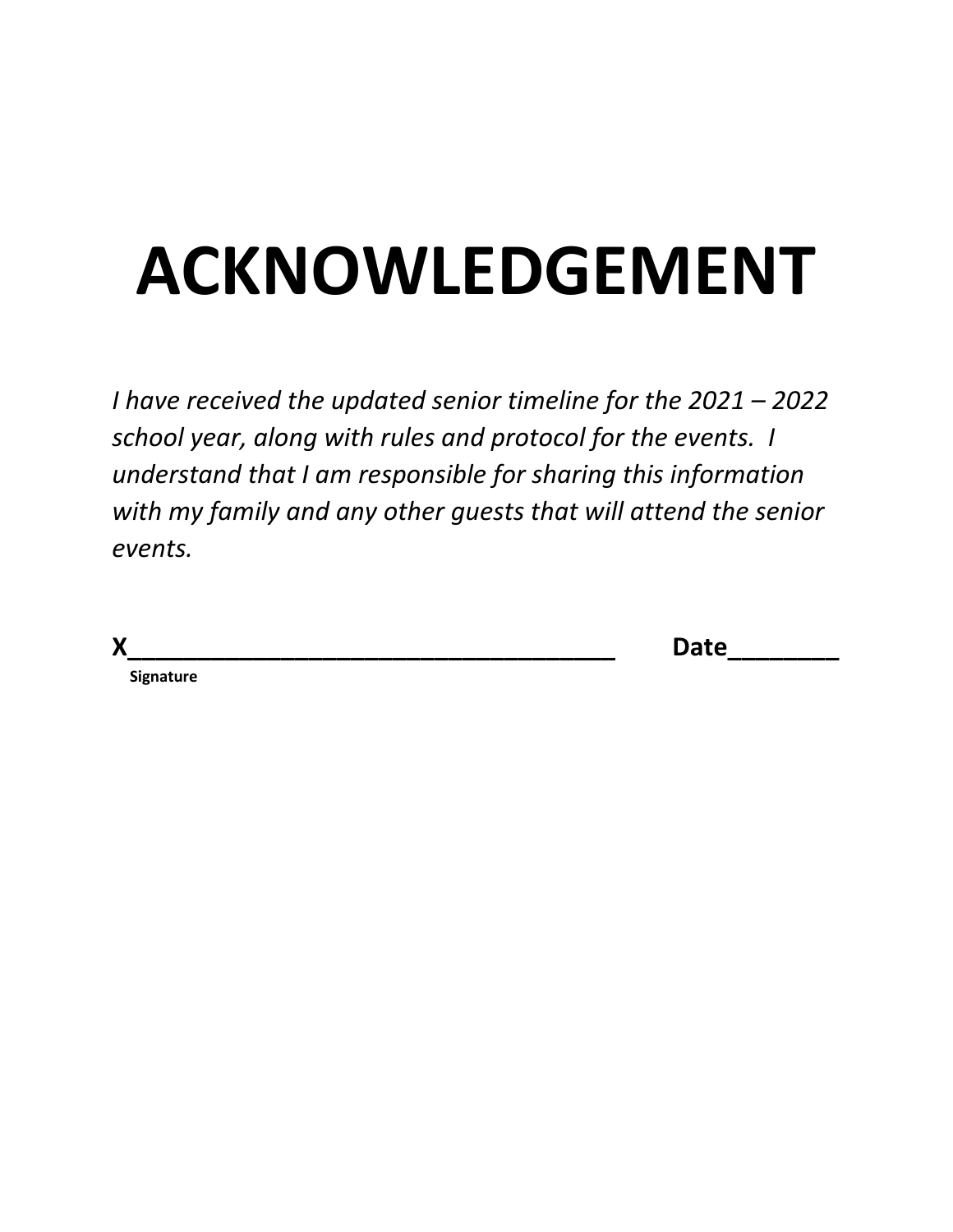# **SENIOR INFORMATION SHEET 2021-2022**

### *Updated 3/18/22*

- **1. March 2022 -** During this month, invitations, caps and gowns, etc. will be delivered by Balfour. All unpaid balances are due at this time.
- **2. Wednesday, March 16, 2022 at 7:30am and 3:30pm – Senior Assembly Meeting** in Mrs. Romero's room, rm. 126. Anyone interested in planning, speaking, participating, or choosing the guest speaker for Senior Assembly must be present at one of the meetings. Audition dates and guidelines for special performances will be available at this meeting, also.
- **3. Thursday, March 24, 2022 – Senior Advisory Meeting** in the auditorium. At this time, seniors will receive a final timeline of all senior activities and rules and regulations from the Curtis Culwell Center in Garland. *You will sign for this!* Your signature will indicate that you are informed of all activities and times and you will be accountable for your attendance at all practices and events.
- **4. Friday, April 29, 2022 – due date for Sibling Request Forms** for siblings to attend Senior Assembly. Turn these into Mrs. Hyde in Room 100.
- **5. Monday, May 2, 2022 - Begin sending out graduation announcements.**
- **6. Wednesday, May 18, 2022 – Senior Checkout.** All seniors must be cleared of all balances, fees, or fines in order to participate in graduation. You will not participate in graduation without final clearance from Mrs. Groom.

## **7. Thursday, May 19, 2022 at 2:30pm - Senior Assembly Practice in the competition gym.**  *You must be at practice to participate in Senior Assembly***! You will sit in alphabetical order.**

**8. Friday, May 20, 2022 at 8:30am - SENIOR ASSEMBLY in the competition gym.** All seniors must report to the auxiliary gym by 7:30am. Proper dress and attire is required. All dress code requirements are included in this information sheet. If you are not in compliance with the dress code or did not attend Senior Assembly practice on May 19<sup>th</sup>, you will not participate in Senior Assembly. You are released from school after Senior Assembly.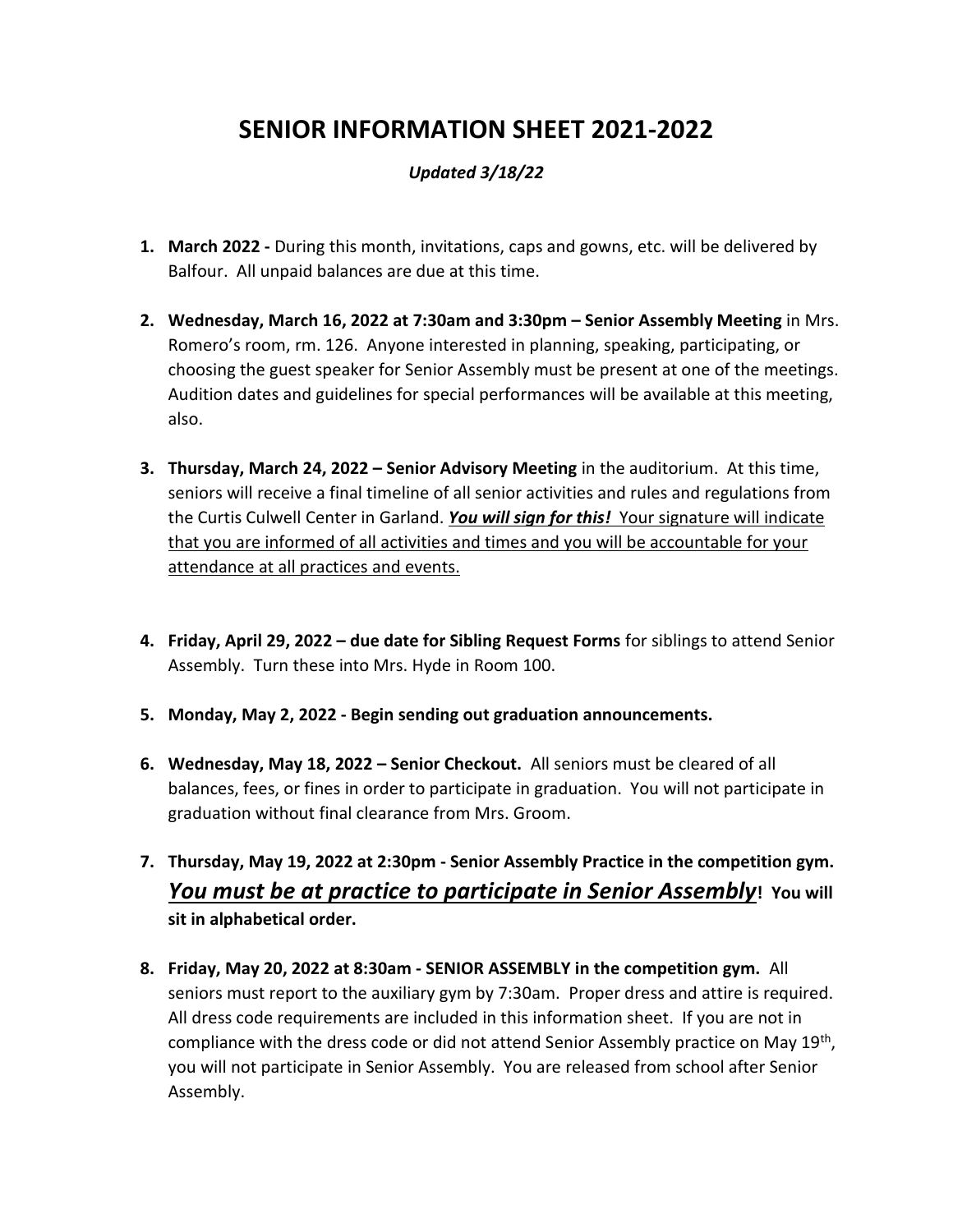- **9. Sunday, May 22, 2022 at 2:00pm – Baccalaureate.** Seniors need to be at First Baptist Church of Gun Barrel City at 1:00pm. Meet in the education rooms to the left of the sanctuary. You will wear your cap and gown.
- **10. Monday, May 23, 2022 at 7:45am - SENIOR WALK.** Seniors will board buses at 7:30 am to be transported to all lower level campuses. Graduation practice will immediately follow in the competition gym.
- **11. Monday, May 23, 2022 following Senior Walk - GRADUATION PRACTICE** in the competition gym at Mabank High School. *You WILL NOT participate in the Graduation Ceremony if you do not attend Graduation Practice!* Also, if you are not in the bleachers when your name is called to be seated for practice, you will not participate in Graduation. Seniors will be released after graduation
- **12. Tuesday, May 24, 2022 at 7:30 pm - GRADUATION at the Curtis Culwell Center in Garland.** You do not have to report to school on this day. You must be at the center for line-up and dress check by 6:00 pm.

practice.

- At this time, there is no limit to the number of guests you may invite to graduation. NO TICKET is needed for admittance. *All guests must adhere to the*  rules and regulations of the Curtis Culwell Center. Doors will open for guests at 6:00 pm.
- Please inform parents and guests that a \$10.00 pre-paid parking fee available at <https://curtisculwellcenter.com/content/mabank-high-school-graduation-1> or \$10.00 will be required to park at the center.
- Graduation DVD's will be on sale at the Curtis Culwell Center on the night of graduation. The cost is \$25.00 per DVD and \$5.00 shipping cost. You may pay with cash, Visa, or Mastercard. It is the responsibility of each senior or family member to place personal orders on the night of graduation.
- **13. Wednesday, May 25, 2022 – Seniors will need to sign in from 9:30am – 10:00am, but are excused from classes the rest of the day.**
- **14. Thursday, May 26, 2022 – Seniors will need to sign in from 9:30am – 10:00am, but are excused from classes the rest of the day.**
- **15. Friday, May 27, 2022 at 9:00 am - All seniors will report to the commons area to pick up their diploma along with baby pictures and other items that need to be distributed.**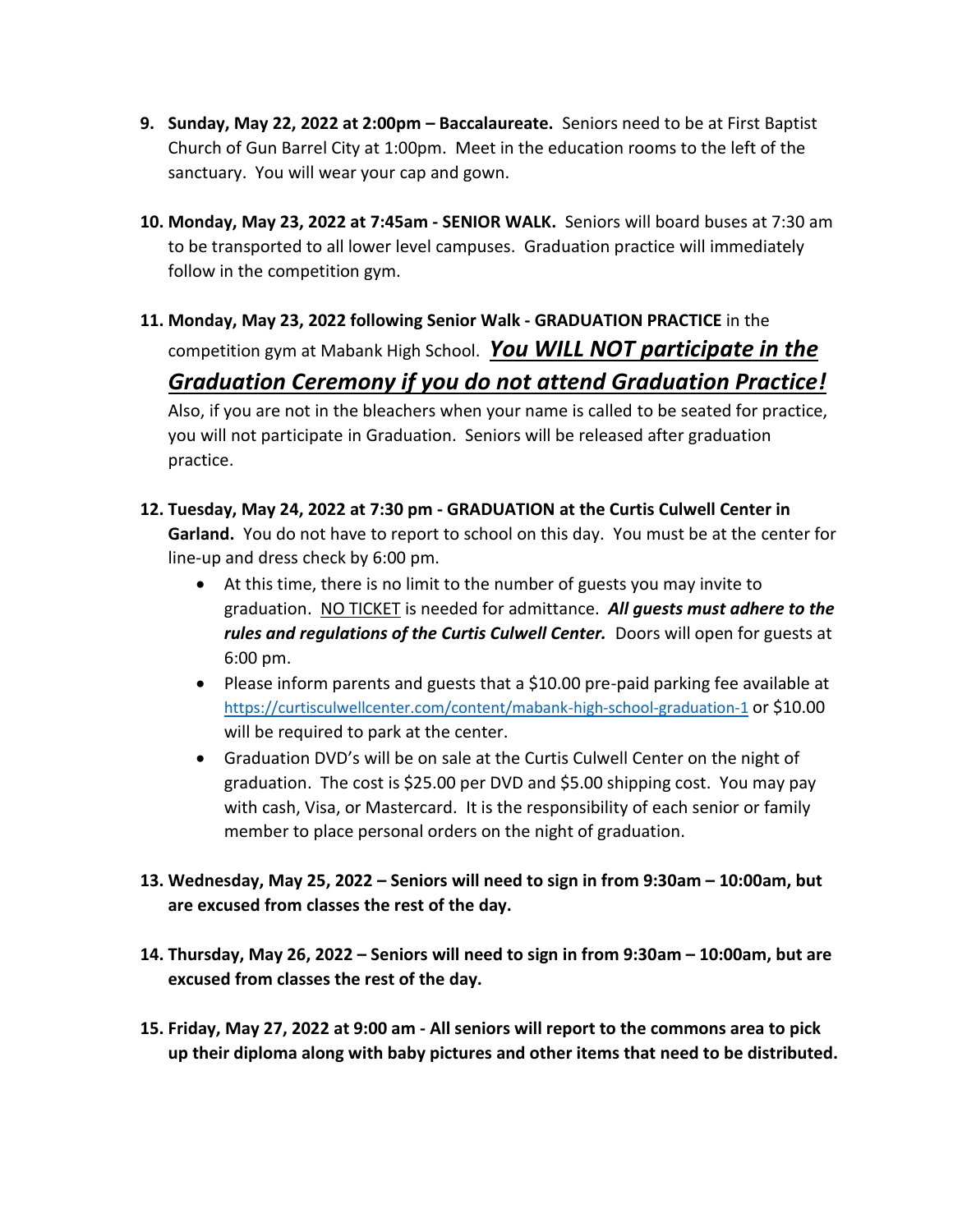| Monday, May 16                                                                                                                                                                                                                        | Tuesday, May 17                                                                                                                                                                           | <b>Wednesday, May 18</b>                                                                                         | Thursday, May 19                                                                                                                                                      | Friday, May 20                                                                                                                                                                            |  |
|---------------------------------------------------------------------------------------------------------------------------------------------------------------------------------------------------------------------------------------|-------------------------------------------------------------------------------------------------------------------------------------------------------------------------------------------|------------------------------------------------------------------------------------------------------------------|-----------------------------------------------------------------------------------------------------------------------------------------------------------------------|-------------------------------------------------------------------------------------------------------------------------------------------------------------------------------------------|--|
|                                                                                                                                                                                                                                       |                                                                                                                                                                                           | <b>Senior</b><br>checkout                                                                                        | <b>Senior</b><br><b>Assembly</b><br>practice @<br>2:30 <sub>pm</sub><br>Any senior not<br>at Senior<br>Assembly<br>practice WILL<br><b>NOT</b><br><i>participate!</i> | <b>Senior</b><br><b>Assembly will</b><br>start @ 8:30am<br><b>Seniors report</b><br>to the axillary<br>gym @ 7:30am<br><b>Seniors will be</b><br>released after<br><b>Senior Assembly</b> |  |
| Baccalaureate - Sunday, May 22, 2022 @ 2:00pm; FBC Gun Barrel City<br>Seniors report to the church @ 1:00pm                                                                                                                           |                                                                                                                                                                                           |                                                                                                                  |                                                                                                                                                                       |                                                                                                                                                                                           |  |
| Monday, May 23                                                                                                                                                                                                                        | Tuesday, May 24                                                                                                                                                                           | <b>Wednesday, May 25</b>                                                                                         | Thursday, May 26                                                                                                                                                      | Friday, May 27                                                                                                                                                                            |  |
| <b>Senior Walk -</b><br>load busses @<br>7:30am<br><b>Graduation</b><br>practice<br>immediately<br>following<br><b>Senior Walk</b><br><b>Any senior</b><br>not at<br>graduation<br>practice WILL<br><b>NOT</b> walk at<br>graduation! | <b>Seniors are</b><br>excused from<br><b>ALL classes</b><br><b>Graduation @</b><br>7:30pm<br><b>Seniors</b><br>report to<br><b>Curtis</b><br><b>Culwell</b><br><b>Center at</b><br>6:00pm | <b>Seniors need to</b><br>sign-in 9:30am -<br>10:00am; you are<br>excused from<br>classes the rest<br>of the day | <b>Seniors need to</b><br>sign-in 9:30am –<br>10:00am; you are<br>excused from<br>classes the rest<br>of the day                                                      | <b>Diploma Pick-</b><br>up in the<br><b>Commons</b> @<br>9:00am                                                                                                                           |  |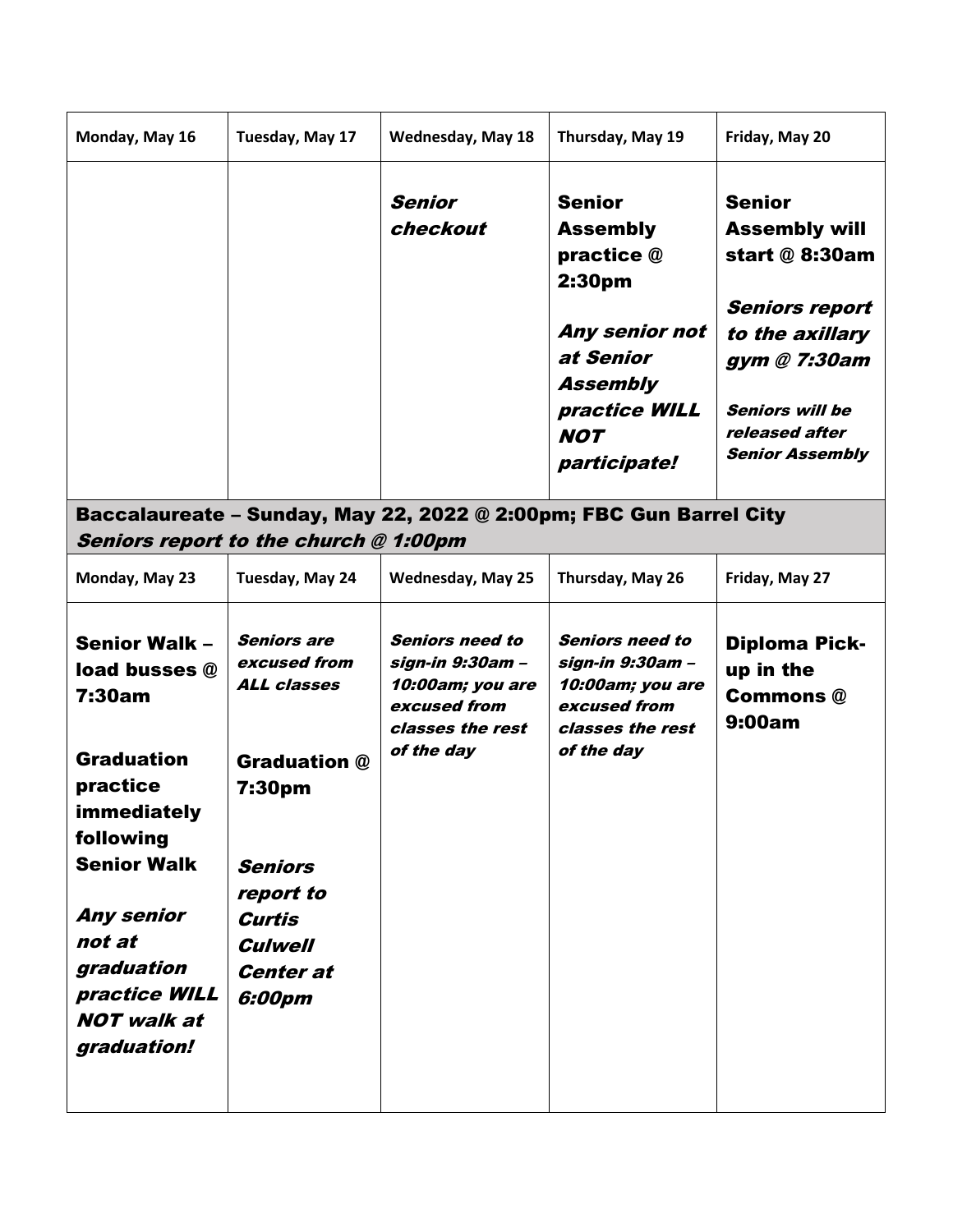# **Dress Code for Senior Events**

**Appropriate dress and attire as well as good personal grooming will be expected of you during all senior activities. No inappropriate body parts will be exposed. You are seniors and you and your guests are expected to act maturely and responsibly. If you cannot abide by the following guidelines, you will not participate in any senior activity.** *All activities are privileges that are afforded to you by this school. Nothing is required of Mabank High School, but to deliver to you your diploma. Please remember this!*

#### *Baccalaureate and Graduation:*

- **Girls**  Sunday dresses or appropriate pant suits with dress shoes (only dress sandals are allowed) with your cap and gown. Spaghetti strap, halter top, and strapless dresses *in good taste* can be worn at these two senior events only! Remember, the operative words are "*in good taste.*"
- **Boys** White or light colored dress shirts (button shirts only) with a dark tie and dress pants with your cap and gown. Clean blue jeans with **NO HOLES** can also be worn. You must be clean shaven. *All boys will absolutely wear a tie with their shirts or you will not be in Baccalaureate or Graduation!*
- **No shorts, casual sandals, tennis shoes, etc. These are formal events and your attire should be appropriate for such an occasion.**

#### *Senior Assembly*

- **Girls**  Nice dresses or pant suits with dress shoes or dress sandals. **Absolutely NO spaghetti straps, halter tops, off-the-shoulder dresses or tops, or strapless attire!** If worn, you must wear a jacket, sweater, etc. Dresses must be the appropriate length.
- **Boys** Dress shirts and pants with dress shoes. Clean blue jeans with **NO HOLES** can be worn. **Absolutely NO shorts, hats, torn or ragged pants, sandals, tennis shoes, etc. You MUST be clean shaven, with hair within dress code requirements!**